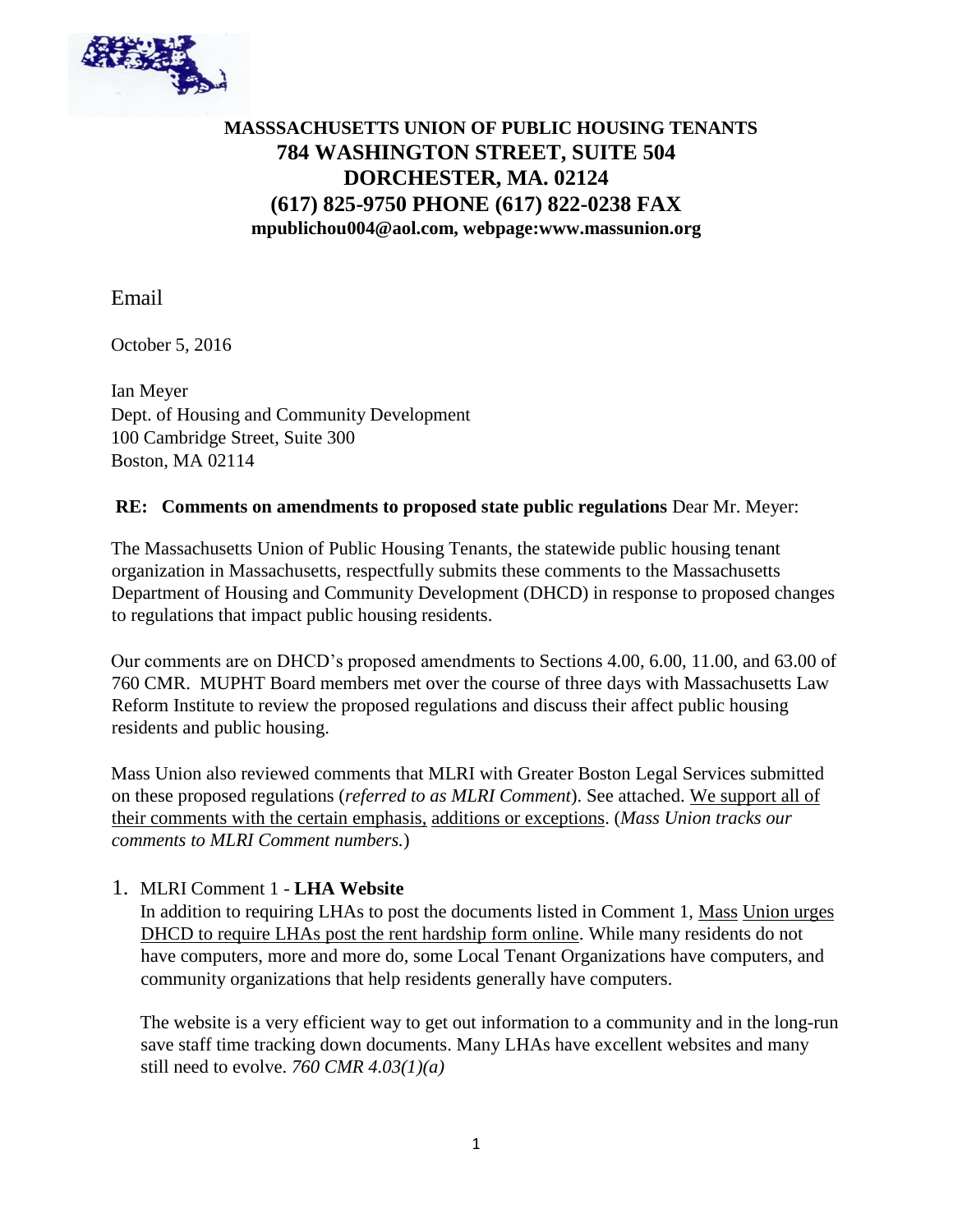### 2. MLRI Comment 9 - **Annual Plan List of Waivers**

We agree with Comment 9 that DHCD should require that LHAs list all waivers in the LHAs Annual Plan that DHCD has approved. This will make more transparent what waivers a LHA is operating under. In addition, Mass Union feels that waivers should not be forever. The Annual Plan offers an important opportunity to review waivers and Mass Union urges that regulations require that waivers be reviewed annually during the Annual Planning process. *760 CMR 4.17(b)*

3. MLRI Comment 12 - **Resident Participation Before Release of Annual Plan** We agree with Comment 12. Just as DHCD asked for our feedback and feedback from housing authorities before releasing these regulations, we feel that the best time for housing authorities to get input from residents and community advocates on the annual plan is before the release of the draft annual plan. Mass Union urges that DHCD require that housing authorities meet with Resident Advisory Boards (RAB), residents, and advocates during the development of a plan at least twice before it is put out for comment. In the long run this will be more efficient and our participation can be more meaningful.

### 4. MLRI Comment 15 - **Annual Plan Comment Period**

DHCD proposed that residents have 10 business days to comments on a LHA's draft Annual Plan. Comment 15 recommends 30 days. We disagree with Comment 15. Mass Union urges DHCD to require a 45 day comment period for the Annual Plan. This is the same as the federal regulations and would be consistent and easier to manage for those LHAs that have federal housing. But it will also be less onerous for small LHAs that have shared or part-time executive directors who may be managing multiple annual plan processes. *760 CMR 4.17(f)(i)*

### 5. MLRI Comment 19(a) - **Definition of Residents**

Mass Union supports Comment 19 and that: "Residents," in the context of resident participation, be defined as an adult member of a tenant household in any LHA-assisted housing, whether it is state or federal public housing or rental assistance or any other housing program. We feel that resident participation should be as inclusive as possible. *760 CMR 6.03 - Definition of Resident*

- 6. MLRI Comment 20 **Post and Develop Standard Rent Hardship Form** In addition to providing residents with notice of the procedure for seeking a rent hardship as both an attachment to our leases and during rent recertifications, Mass Union urges DHCD to require that LHAs post on their website the rent hardship request form. Mass Union also urges DHCD to develop a standard hardship form and translate it into multiple languages so that LHAs do not have to reinvent the wheel and so that tenants are receiving consistent and correct information in plain language. *760 CMR 6.04(1)(e) and 760 CMR 4.03(1)(a)*
- 7. MLRI Comment 21 **Local Tenants Group versus Resident Associations** We support Comment 21. Mass Union is concerned that the proposed regulations have housing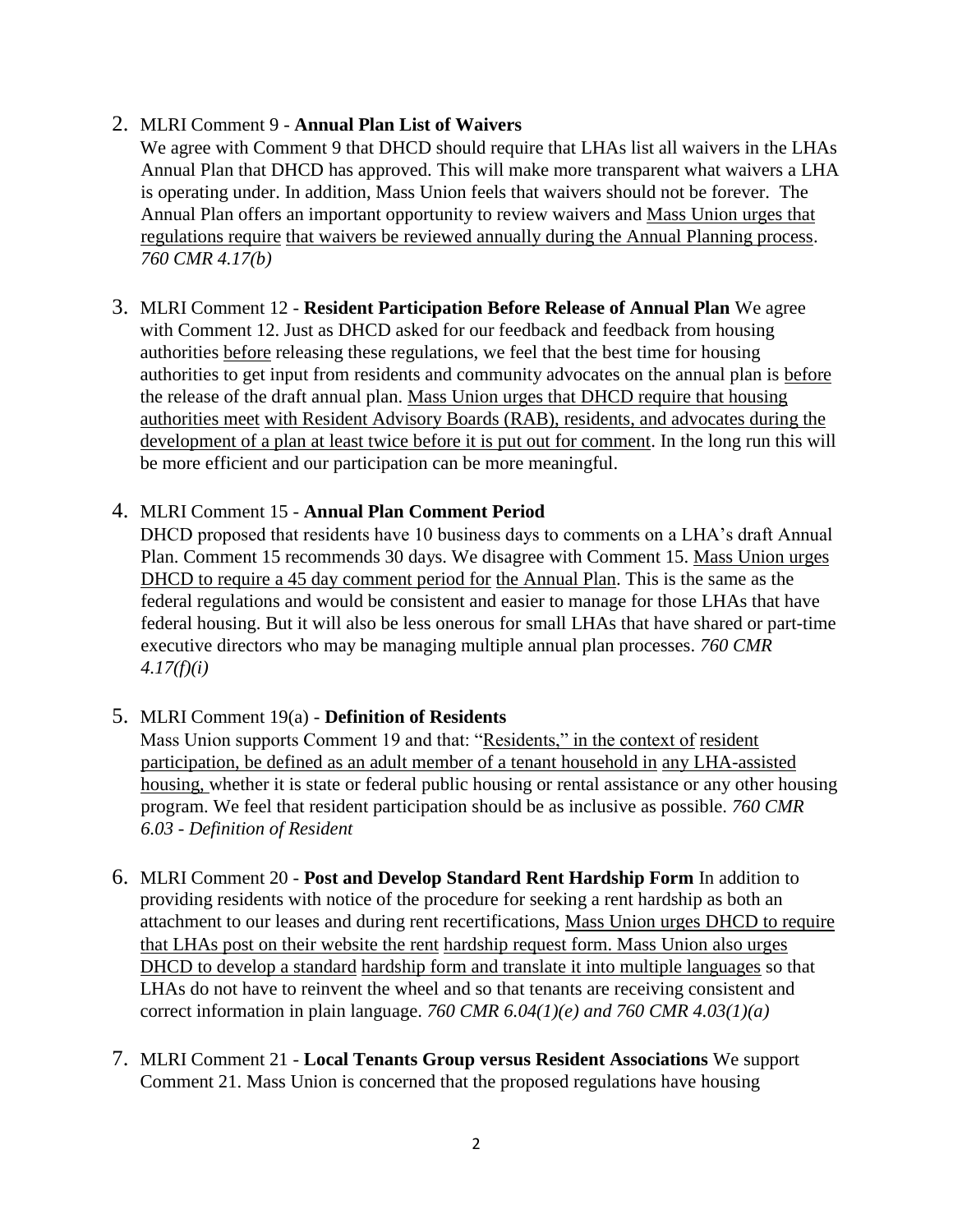authorities first encouraging elections of multiple Resident Associations and then these groups could seek to be the officially recognized Local Tenant Organization. We are concerned that this two-tiered structure will pit groups, social clubs, and clicks against each other and divide a community as opposed to bringing a community together. As DHCD knows there are already misunderstandings and division within communities and we feel that this will add to the confusion and may create even more divisions in a community, including racial and ethnic division. As opposed to encouraging that multiple resident groups have elections and then encouraging them to become the officially recognized LTO, Mass Union recommends keeping it clear and continuing to require LHAs to encourage the formation of LTOs as the democratically elected group that officially represents the residents.

### 8. MLRI Comment 23 - **Written Rules or By-laws**

We agree with Comment 23 that regulations not be too prescriptive in certain ways and that by-laws should dictate how special elections are held, how vacancies are filled (because this may need to happen more than once a year – as it says in the proposed regs), and how once a LTO Board is elected how its officers are elected. Mass Union also recommends that instead of establishing a 10% threshold of "residents represented" to vote on bylaws that by-laws provide that a quorum must be present and establish what a quorum is. A 10% threshold of residents could be very high and unachievable in some places.

## 9. MLRI Comment 23 - **LTO Budgets**

We agree with the proposed new section of the regulations that requires a LTO or proposed LTO to hold a meeting with LTO members to review a proposed yearly budget that include all income and all expenditures. This is critical for a LTO's financial accountability to the people it represents. But we disagree that an LTO should have to submit a proposed budget to the LHA with all sources of income. We feel that the LTO should be required to submit only a proposed budget with the state funds that the LHA provides for tenant participation, not private funds that it raises on its own. Mass Union feels that a LTO should absolutely be financially accountable to the LHA, but only for state tenant participation funds. *Section CMR 6.09(2)(a)(x)*

### 10.MLRI Comment 24 - **LTO Option to Cure Violation**

Mass Union agrees with Comment 24 that a LHA must be required to tell a LTO how it can cure a violation to stay recognized. But Mass Union recommends that in all cases LTOs be given the opportunity to correct the violation. This is basic fairness. *760 CMR 6.09(2)(d)*

### 11. MLRI Comment 25 - **DHCD Review of LTO Recognition**

Mass Union agrees with Comment 25 and was very pleased that DHCD clarified that its role will be to review an LHA's decision to grant, deny, or revoke of recognition so that residents can appeal directly to you and express their concerns.

### 12.MLRI Comment 30(c) - **Annual Plan Comment Period**

Mass Union recommends that comment period for the Annual Plan be 45 days. (See our comment 4 above). *760 CMR 6.09(3)(h)*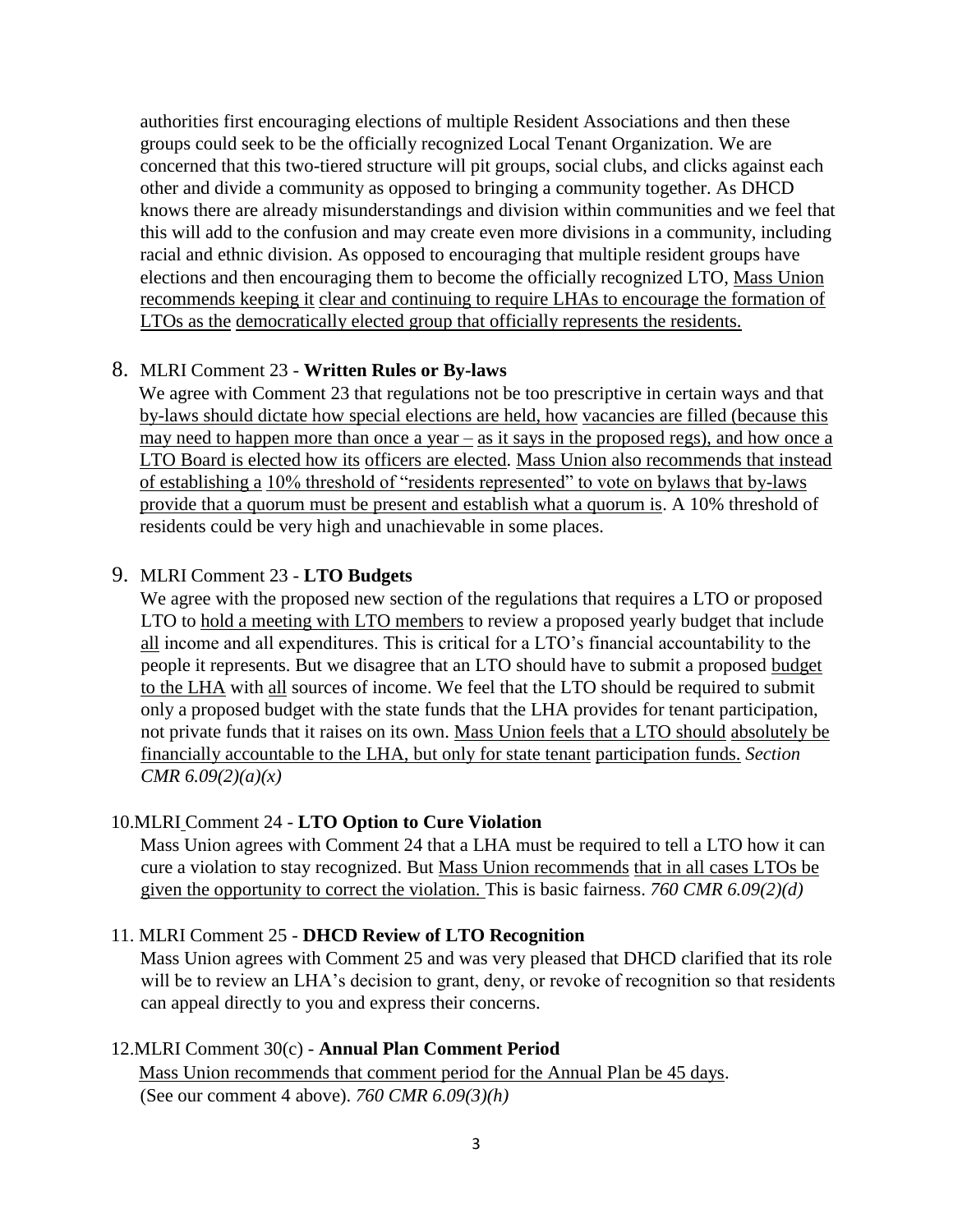13.MLRI Comment 30(d) - **Annual Plan Tenant Participation Certification** Mass Union agrees that there should not be a tenant sign-off on the Annual Plan because that can be fraught with problems. While a self-certification that the LHA has complied with tenant participation requirements can also be problematic, Mass Union urges DHCD to require that a self-certification document specifically how a LHA complied with tenant participation requires (number of meetings with LTOs, residents, community groups, notice of public hearings, etc...) and that this certification be given to a LTO and/or RAB and posted in conspicuous places so that all know what steps a LHA has taken to involve tenants. *760 CMR 6.09(3)(h)*

#### 14. MLRI Comment 32 - **Resident Advisory Boards**

Mass Union wants to thank DHCD for including in the regulations that residents can form a Resident Advisory Board, also known as a RAB. That makes tremendous sense. We were also happy to see that the regulations clarified in 760 CMR 6.03, under the definition of a Resident Advisory Board, that the RAB can have both state and federal tenants on it. Mass Union urges DHCD to be even more inclusive and clarify that state and federal voucher tenants and tenants in affordable mixed finance public housing can be part of a RAB, too. MUPHT feel that - as residents - we all in this together. In addition, Mass Union recommends that regulations provide that LHAs, through a fair process, residents can select their own representatives to a RAB as opposed to a housing authority appointing a RAB. That process may be different in different developments. *760 CMR 6.03 and 6.09(3)(j)*

#### 15.MLRI Comment 35 - **Additional Resident Participation**

Thank you for taking the lead to include in regulations that LHAs must provide ALL RESIDENTS, whether or not there is a Local Tenant Organization, with an opportunity to comments on mattes that affect them. This is important because in some of the communities there are no tenant organizations. Mass Union also agrees that if there is no LTO that a loosely associated group of residents can play an important role in giving and LHA input on matters that affect residents. We agree with Comment 35 and Mass Union recommends adding language in this section that "loosely formed ad hoc tenant groups may serve a useful function in providing an opportunity for tenants to work together on matter that affect their interests." *760 CMR 6.09(4)(e)*

#### 16. MLRI Comment 39 - **Tenants on LHA Boards**

Mass Union agrees with Comment 39 and feels that the tenant seat should be as inclusive as possible and that a tenant who is "directly assisted by the LHA" can be a tenant in state or federal public or subsidized housing. We also feel that it would be very helpful to have this section of the regulations spell out the process for Town, Cities, and for LHAs that have may not have a Board of Commissioners, but has some other form of governance, so we can all look to one place to find the rules.

### 17.MLRI Comment 50 - **Modernization**, **Bidding and Jobs for Residents** We hope that DHCD will establish that in large modernization projects - which the proposed regulations now define as \$100,000 or over - that contractors should - to the extent feasible - provide